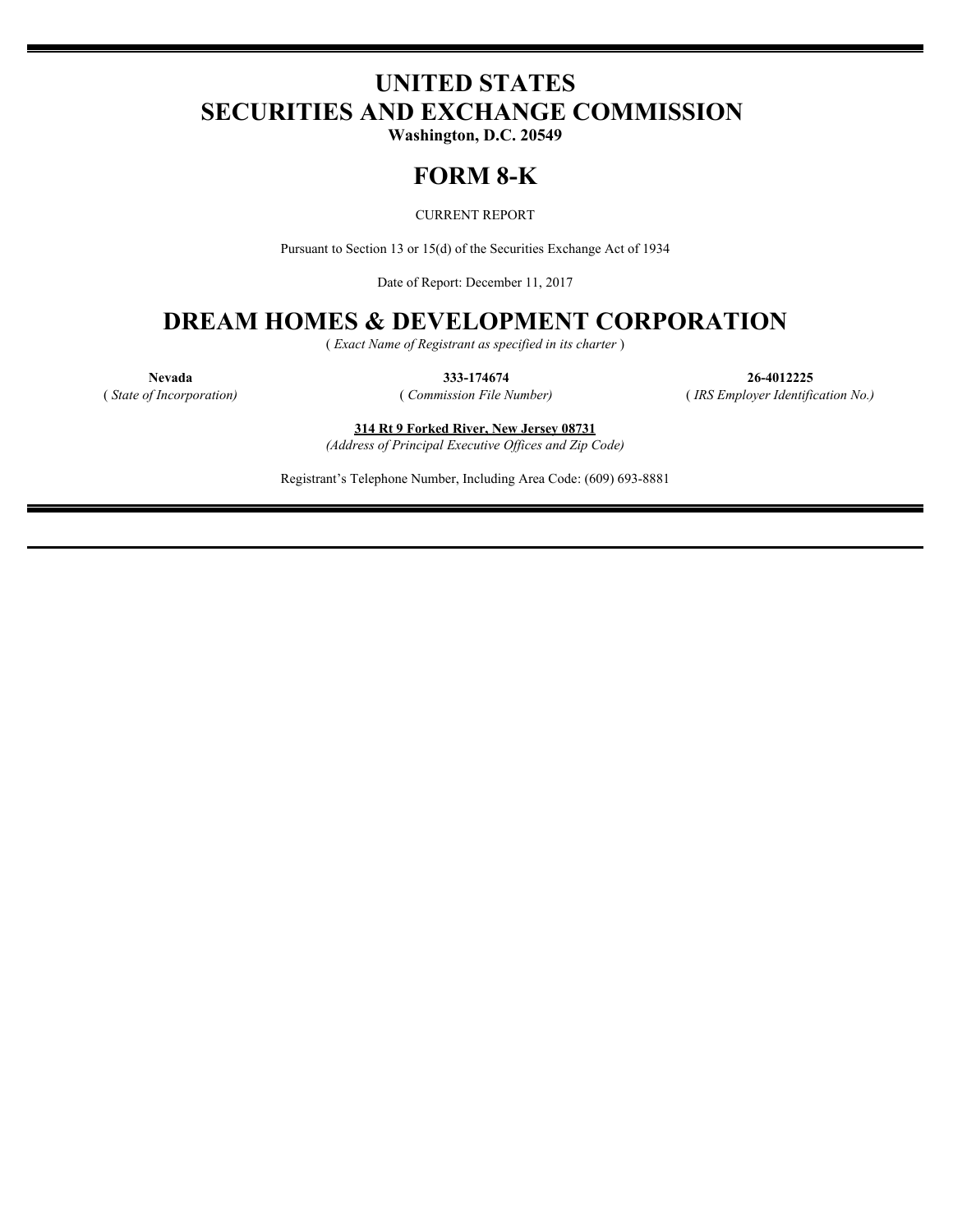#### **2.01 - Completion of Acquisition or Disposition of Asset**

Dream Homes signed an agreement on Friday, December 8, 2017 to assign the existing contract to purchase the following property from Dream Homes Ltd. to Dream Homes & Development Corp. (OTCQB: DREM):

Marina property – 48 townhomes – Lacey Township, NJ A portion of Block 109, Lots 2.02, 2.04 & 2.05 Approximately 7.5 acres

This assignment will be paid for with one hundred and sixty two thousand, two hundred thousand (162,200) shares of Dream Homes & Development Corporation common stock. For the purposes of this transaction, the stock shall be valued at \$.30 per share, a price that 15% above the current publicly traded bid price as of 12/08/2017.

The contract to purchase shall be assigned in its entirely as of this date, and Dream Homes and Development Corporation shall become responsible for all of Dream Homes Ltd. obligations under the contract.